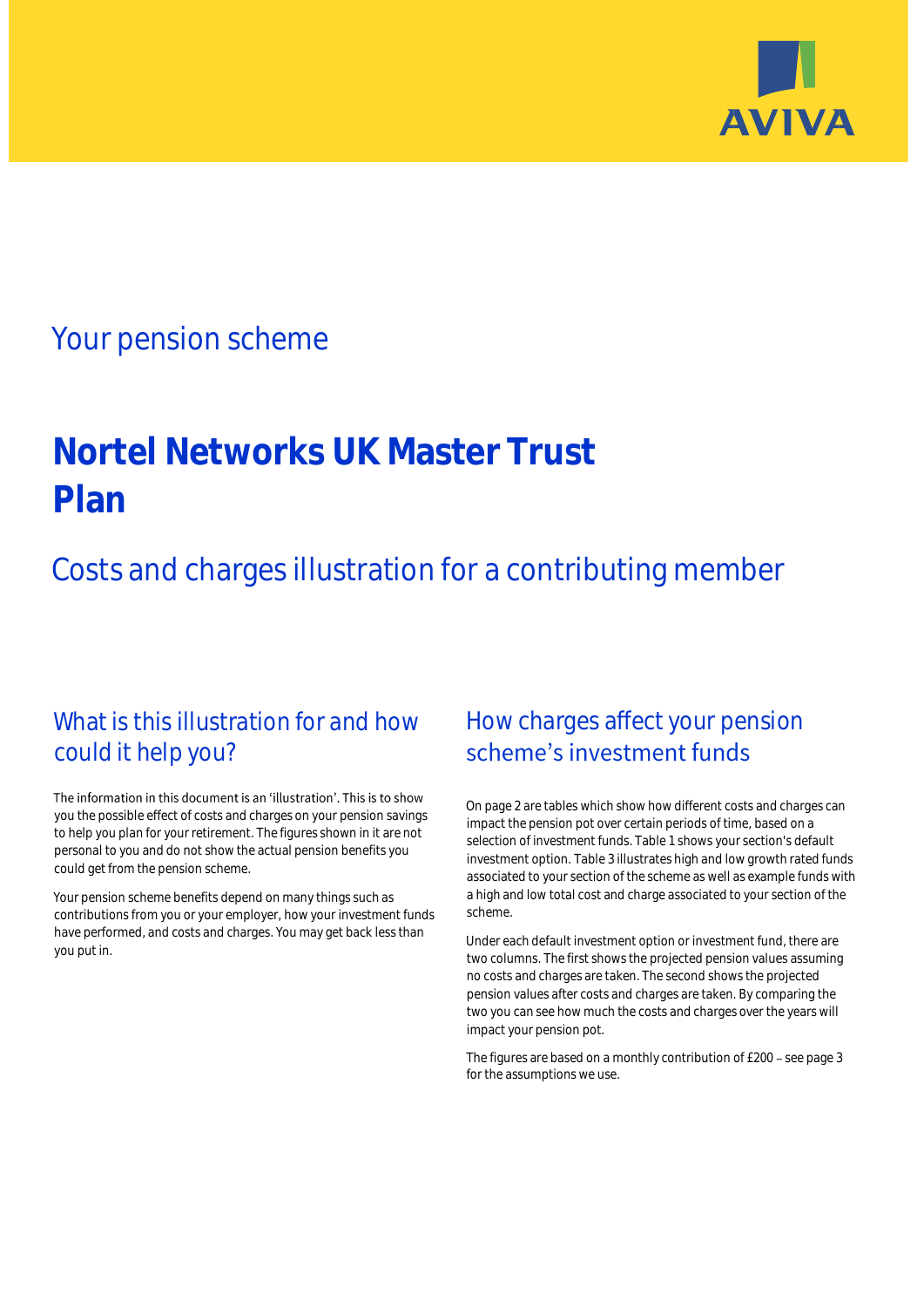#### **Table 1**

| Illustration of effect of costs and charges on the Default Investment Option in<br><b>Nortel Networks UK Master Trust Plan</b> |                                        |                                    |  |  |  |  |  |  |
|--------------------------------------------------------------------------------------------------------------------------------|----------------------------------------|------------------------------------|--|--|--|--|--|--|
|                                                                                                                                | <b>My Future</b>                       |                                    |  |  |  |  |  |  |
|                                                                                                                                | Assumed growth rate 3.2% (p.a.)        |                                    |  |  |  |  |  |  |
|                                                                                                                                | Assumed costs and charges 0.55% (p.a.) |                                    |  |  |  |  |  |  |
| At end of year                                                                                                                 | Projected value assuming no            | <b>Projected value after costs</b> |  |  |  |  |  |  |
|                                                                                                                                | costs and charges are taken            | and charges are taken              |  |  |  |  |  |  |
| $\mathbf{1}$                                                                                                                   | £2,390                                 | £2,380                             |  |  |  |  |  |  |
| $\overline{2}$                                                                                                                 | £4,800                                 | £4,770                             |  |  |  |  |  |  |
| 3                                                                                                                              | £7,240                                 | £7,170                             |  |  |  |  |  |  |
| 4                                                                                                                              | £9,700                                 | £9,590                             |  |  |  |  |  |  |
| 5                                                                                                                              | £12,200                                | £12,000                            |  |  |  |  |  |  |
| 10                                                                                                                             | £25,100                                | £24,300                            |  |  |  |  |  |  |
| 15                                                                                                                             | £38,600                                | £37,000                            |  |  |  |  |  |  |
| 20                                                                                                                             | £52,900                                | £49,900                            |  |  |  |  |  |  |
| 25                                                                                                                             | £68,000                                | £63,200                            |  |  |  |  |  |  |
| 30                                                                                                                             | £84,000                                | £76,800                            |  |  |  |  |  |  |
| 35                                                                                                                             | £101,000                               | £90,800                            |  |  |  |  |  |  |
| 40                                                                                                                             | £117,000                               | £104,000                           |  |  |  |  |  |  |
| 45                                                                                                                             | £132,000                               | £116,000                           |  |  |  |  |  |  |
| 50                                                                                                                             | £145,000                               | £125,000                           |  |  |  |  |  |  |

### **Table 2**

| List of Funds included in the Default Investment Option |                       |                    |  |  |  |  |  |  |
|---------------------------------------------------------|-----------------------|--------------------|--|--|--|--|--|--|
| <b>Fund name</b>                                        | <b>Total Cost and</b> | <b>Growth Rate</b> |  |  |  |  |  |  |
|                                                         | Charge (p.a.)         | (p.a.)             |  |  |  |  |  |  |
| Av MyM My Future Growth                                 | 0.57%                 | 3.60%              |  |  |  |  |  |  |
| Av MyM My Future Consolidation                          | 0.52%                 | 2.40%              |  |  |  |  |  |  |
|                                                         |                       |                    |  |  |  |  |  |  |
|                                                         |                       |                    |  |  |  |  |  |  |
|                                                         |                       |                    |  |  |  |  |  |  |
|                                                         |                       |                    |  |  |  |  |  |  |
|                                                         |                       |                    |  |  |  |  |  |  |
|                                                         |                       |                    |  |  |  |  |  |  |
|                                                         |                       |                    |  |  |  |  |  |  |
|                                                         |                       |                    |  |  |  |  |  |  |

**Aviva Life & Pensions UK Limited.**

Registered in England No. 3253947. Registered office: Aviva, Wellington Row, York, YO90 1WR. Authorised by the Prudential Regulation Authority and regulated by the Financial Conduct Authority and the Prudential Regulation Authority. Firm Reference Number 185896. **aviva.co.uk** TEMP GFI NG071309 09/2018